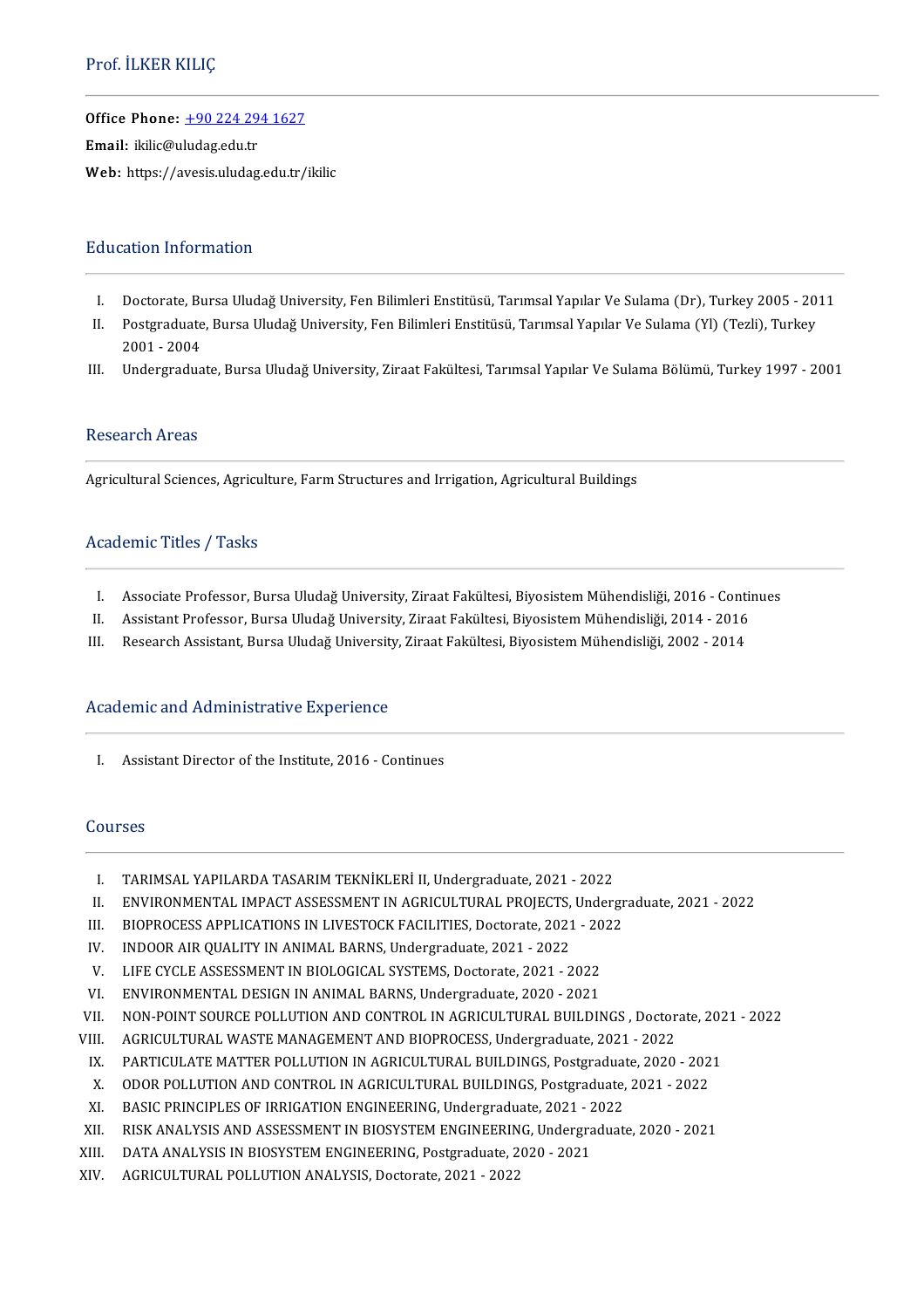#### **Advising Theses**

- dvising Theses<br>I. YALILI KILIÇ M., KILIÇ İ., Investigation of the outdoor levels and effects of match noise in Bursa Metropolitan Civic<br>Arona Stadium Bostaraduate MAlur(Student), 2021 YALILI KILIÇ M., KILIÇ İ., Investigation of the outdoor<br>Arena Stadium, Postgraduate, M.Nur(Student), 2021<br>KU IC İ. Determination of sarban fostnrint of same li I. YALILI KILIÇ M., KILIÇ İ., Investigation of the outdoor levels and effects of match noise in Bursa Metropo<br>Arena Stadium, Postgraduate, M.Nur(Student), 2021<br>II. KILIÇ İ., Determination of carbon footprint of some livest
- Arena Stadium, Postgraduate, M.Nur(Student), 2021<br>II. KILIÇ İ., Determination of carbon footprint of some livestock enterprises in Bursa region, Postgraduate,<br>B.Ahmet(Student), 2019 II. KILIÇ İ., Determination of carbon footprint of some livestock enterprises in Bursa region, Postgraduate,<br>B.Ahmet(Student), 2019<br>III. KILIÇ İ., Evaluation of manure management systems in terms of environmental pollution
- B.Ahmet(Student), 2019<br>KILIÇ İ., Evaluation of manure management systems in ter<br>in Kütahya region, Postgraduate, Z.Büşra(Student), 2019<br>KU IC İ. Davelanment of sald stanage desirn suitable far r III. KILIÇ İ., Evaluation of manure management systems in terms of environmental pollution of dairy catt<br>in Kütahya region, Postgraduate, Z.Büşra(Student), 2019<br>IV. KILIÇ İ., Development of cold storage design suitable for
- in Kütahya region, Postgraduate, Z.Büşra(Student), 2019<br>IV. KILIÇ İ., Development of cold storage design suitable for pear storage in Bursa region, Postgraduate,<br>E.Şekerci(Student), 2019
- V. KILIÇ İ., Structural situation and development possibilities of dairy cattle operations in Baku, Azerbaijan, Postgraduate, A.Alakbarov(Student), 2019 V. KILIÇ İ., Structural situation and development possibilities of dairy cattle operations in Baku, Azerbaijan,<br>Postgraduate, A.Alakbarov(Student), 2019<br>VI. KILIÇ İ., Calculation of carbon and water footprınts of three bro
- Postgraduate, A.Alakbarov(Student), 2019<br>KILIÇ İ., Calculation of carbon and water footprints of three broiler operation<br>of their environmental sustainabilities, Postgraduate, B.Yaylı(Student), 2019<br>Yaslıoğlu E. Kılış İ. A VI. KILIÇ İ., Calculation of carbon and water footprints of three broiler operations in Bursa region and determination<br>of their environmental sustainabilities, Postgraduate, B.Yaylı(Student), 2019<br>VII. Yaslıoğlu E., Kılıç
- of their environmental sustainabilities, Postgraduate, B.Yaylı(Student), 2019<br>Yaslıoğlu E., Kılıç İ., A research on investigation of dairy farms supported with european union instrument for<br>accession assistance-rural devel Yaslıo<br>access<br>2018

# 2018<br>Articles Published in Journals That Entered SCI, SSCI and AHCI Indexes

I. Assessment of environmental impacts of broiler farms using different indicators **Assessment (Kritik)**<br>Yayli B., Kilic İ.<br>INTERNATION Assessment of environmental impacts of broiler farms using different indicators<br>Yayli B., Kilic İ.<br>INTERNATIONAL JOURNAL OF ENVIRONMENTAL SCIENCE AND TECHNOLOGY, 2022 (Journal Indexed in SCI)<br>COMBARISON OF CARRON FOOTRRINT Yayli B., Kilic İ.<br>INTERNATIONAL JOURNAL OF ENVIRONMENTAL SCIENCE AND TECHNOLOGY, 2022 (Jour<br>II. COMPARISON OF CARBON FOOTPRINTS OF DIFFERENT LIVESTOCK OPERATIONS<br>KILIC İ., Ahmet B., YAYLI B. INTERNATIONAL JOURNAL<br>**COMPARISON OF CARBO**<br>KILIÇ İ., Ahmet B., YAYLI B.<br>ERESENIJIS ENVIRONMENT FRESENIUS ENVIRONMENTAL BULLETIN, vol.30, pp.4043-4051, 2021 (Journal Indexed in SCI) KILIÇ İ., Ahmet B., YAYLI B.<br>FRESENIUS ENVIRONMENTAL BULLETIN, vol.30, pp.4043-4051, 2021 (Journal Indexed i<br>III. Air quality measurements in four sheep barns part II: pollutant gas emissions<br>KILIÇ İ. SİMSEK E. VASLIQĞLU E FRESENIUS ENVIRONMENTAL BULLETIN, vol.30, pp<br>Air quality measurements in four sheep barns<br>KILIÇ İ., ŞİMŞEK E., YASLIOĞLU E., Heber A., UĞUZ S.<br>ENVIRONMENTAL SCIENCE AND POLLUTION PESEA Air quality measurements in four sheep barns part II: pollutant gas emissions<br>KILIÇ İ., ŞİMŞEK E., YASLIOĞLU E., Heber A., UĞUZ S.<br>ENVIRONMENTAL SCIENCE AND POLLUTION RESEARCH, 2021 (Journal Indexed in SCI)<br>Mineral composi KILIÇ İ., ŞİMŞEK E., YASLIOĞLU E., Heber A., UĞUZ S.<br>ENVIRONMENTAL SCIENCE AND POLLUTION RESEARCH, 2021 (Journal Indexed in SCI)<br>IV. Mineral composition and technological properties of einkorn wheat as affected by stor ENVIRONME<br>Mineral conditions<br>vipap u vi Mineral compos<br>conditions<br>KİBAR H., KILIÇ İ.<br>JOUPNAL OE EOO conditions<br>KİBAR H., KILIÇ İ.<br>JOURNAL OF FOOD PROCESSING AND PRESERVATION, vol.44, 2020 (Journal Indexed in SCI)<br>Modelling of pollutant ges dispersion from dairy settle benns. KİBAR H., KILIÇ İ.<br>JOURNAL OF FOOD PROCESSING AND PRESERVATION, vol.44, 2020 (J<br>V. Modelling of pollutant gas dispersion from dairy cattle barns<br>KILIC İ.. Demirarslan O. K. **JOURNAL OF FOOD PROCE<br>Modelling of pollutant<br>KILIÇ İ., Demirarslan O. K.<br>JOUPNAL OF THE FACULT** Modelling of pollutant gas dispersion from dairy cattle barns<br>KILIÇ İ., Demirarslan O. K.<br>JOURNAL OF THE FACULTY OF ENGINEERING AND ARCHITECTURE OF GAZI UNIVERSITY, vol.34, no.1, pp.177-190,<br>2010 (Jaurnal Indaved in SCI) KILIÇ İ., Demirarslan O. K.<br>JOURNAL OF THE FACULTY OF<br>2019 (Journal Indexed in SCI)<br>Ammonia and Carbon Diovi JOURNAL OF THE FACULTY OF ENGINEERING AND ARCHITECTURE OF GAZI UNIVERSITY, vol.34, no.1, pp.177<br>2019 (Journal Indexed in SCI)<br>VI. Ammonia and Carbon Dioxide Emissions from a Laying Hen House under Summer Conditions in 2019 (Journal Indexed in St<br>Ammonia and Carbon Di<br>Bursa Region of Turkey<br><sup>VII IC i</sup> Ammol<br>Bursa<br>KILIÇ İ.<br>*V*SCE IC KILIÇ İ.<br>KSCE JOURNAL OF CIVIL ENGINEERING, vol.21, no.6, pp.2067-2073, 2017 (Journal Indexed in SCI) KILIÇ İ.<br>KSCE JOURNAL OF CIVIL ENGINEERING, vol.21, no.6, pp.2067-2073, 2017 (Journal Indexed in SCI)<br>VII. THE NATIONAL AIR EMISSIONS MONITORING STUDY'S SOUTHEAST LAYER SITE: PART V. HYDROGEN<br>SULEIDE AND VOLATILE OBCAN KSCE JOURNAL OF CIVIL ENGINEERING, vol.21, no.6, p<br>THE NATIONAL AIR EMISSIONS MONITORING ST<br>SULFIDE AND VOLATILE ORGANIC COMPOUNDS THE NATIONAL AIR EMISSIONS MONITORING STUDY'S SOUTHEAST LAYER SITE: PART V. HYDRO<br>SULFIDE AND VOLATILE ORGANIC COMPOUNDS<br>Wang K. -., Li Q. -., Wang-Li L., Cortus E. L., Bogan B. W. , Kilic İ., Liang W. -., Xiao C. -., Chai SULFIDE AND VOLATILE ORGANIC COMPOUNDS<br>Wang K. - , Li Q. - , Wang-Li L., Cortus E. L. , Bogan B. W. , Kilic İ., Liang W. - , Xiao C. - , Chai L. - , Ni J. - , et al.<br>TRANSACTIONS OF THE ASABE, vol.59, no.2, pp.681-693, 201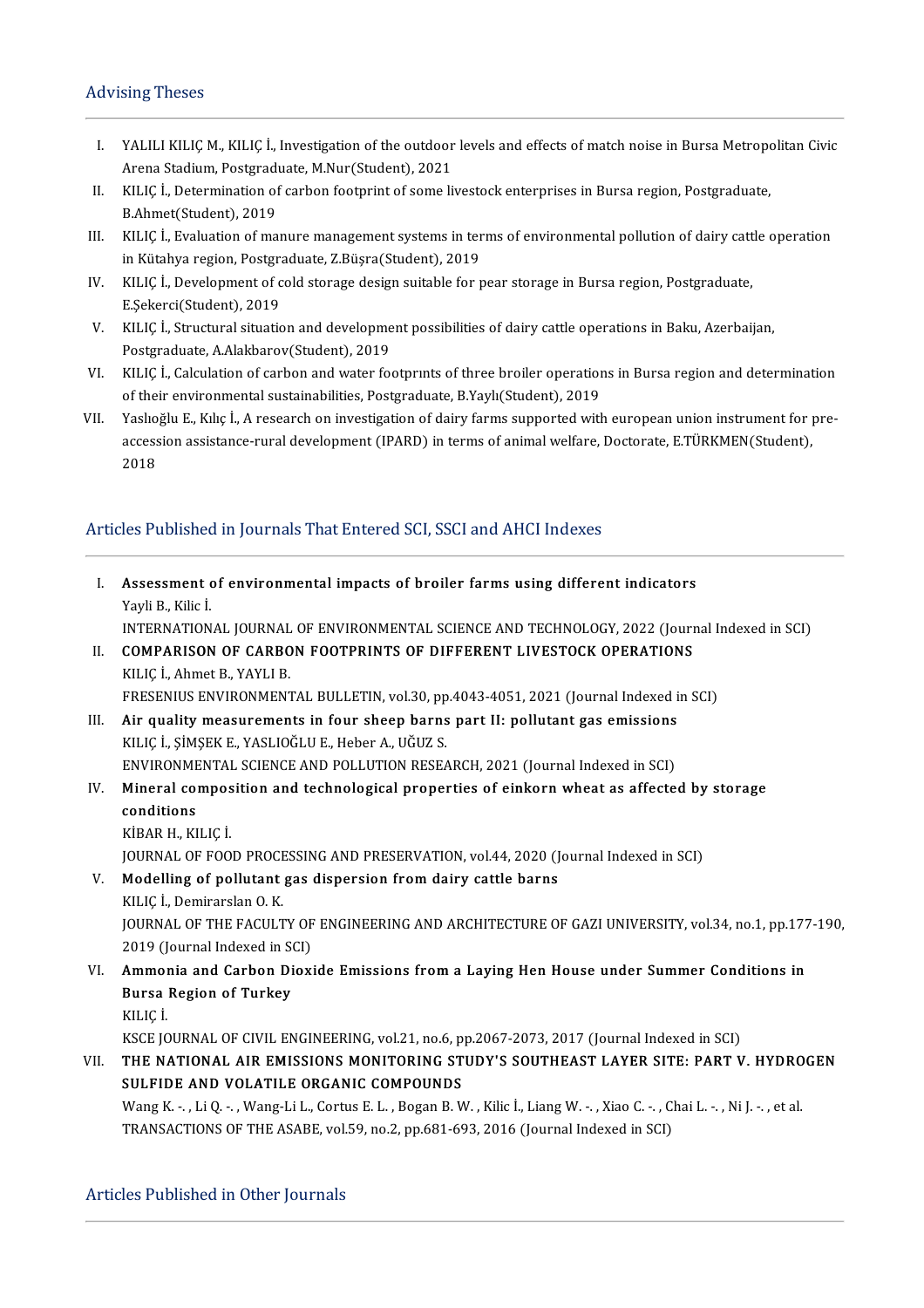- I. Kafes Sistemli Yumurta Tavuğu Kümesinde Aydınlatma Yeterliliğinin Standartlara göre Belirlenmesi Kafes Sistemli Yumurta Tavuğu Kün<br>ve Değerlendirilmesi: Bursa Örneği<br>YAVULP, KUJCİ Kafes Sistemli <mark>)</mark><br>ve Değerlendiri<br>YAYLI B., KILIÇ İ.<br>Aynuna Bilim ve <sup>7</sup> <mark>ve Değerlendirilmesi: Bursa Örneği</mark><br>YAYLI B., KILIÇ İ.<br>Avrupa Bilim ve Teknoloji Dergisi, no.31, pp.475-480, 2021 (Refereed Journals of Other Institutions)<br>Determination of Enteris Methone Emissions from Cattle Production
	-

YAYLI B., KILIÇ İ.<br>Avrupa Bilim ve Teknoloji Dergisi, no.31, pp.475-480, 2021 (Refereed Journals of Other Institutions)<br>II. Determination of Enteric Methane Emissions from Cattle Production by Using Tier-2 Method<br>Yavlı Avrupa Bilim v<br><mark>Determinatio</mark><br>Yaylı B., Kılıç İ.<br>Journal of Biol Determination of Enteric Methane Emissions from Cattle Production by Using Tier-2 Method<br>Yaylı B., Kılıç İ.<br>Journal of Biological & Environmental Science, vol.15, no.43, pp.1-9, 2021 (International Refereed University<br>Jour

Yaylı B., F<br>Journal o<br>Journal)<br>Dotermi Journal of Biological & Environmental Science, vol.15, no.43, pp.1-9, 2021 (International Represention of nitrogen pollution amount from livestock breeding in Turkey<br>VAVLLE VUJCI

Journal)<br><mark>Determination</mark><br>YAYLI B., KILIÇ İ.<br>Gümüsbane Üniv

Determination of nitrogen pollution amount from livestock breeding in Turkey<br>YAYLI B., KILIÇ İ.<br>Gümüşhane Üniversitesi Fen Bilimleri Enstitüsü Dergisi, vol.11, no.4, pp.1250-1257, 2021 (Refereed Journals of<br>Other Instituti YAYLI B., KILIÇ İ.<br>Gümüşhane Üniver<br>Other Institutions)<br>Feovillage Desigr Gümüşhane Üniversitesi Fen Bilimleri Enstitüsü Dergisi, vol.11, no.4, pp.:<br>Other Institutions)<br>IV. Ecovillage Design and Applicability to Akçalar District of Bursa<br>VALU LEU IC M, EU IC Å ADALLS

Other Institutions)<br>IV. Ecovillage Design and Applicability to Akçalar District of Bursa<br>YALILI KILIÇ M., KILIÇ İ., ADALI S. Ecovillage Design and Applicability to Akçalar District of Bursa<br>YALILI KILIÇ M., KILIÇ İ., ADALI S.<br>Journal of Biological and Environmental Sciences, 2021 (Refereed Journals of Other Institutions)<br>Provler Kümeelerinde Cel

YALILI KILIÇ M., KILIÇ İ., ADALI S.<br>Journal of Biological and Environmental Sciences, 2021 (Refereed Journals of Other Institution Belirlenmesi<br>V. Broyler Kümeslerinde Çalışan İşçilerin Amonyak Maruziyetlerinin Belirlenmes Journal<br><mark>Broyle</mark><br>KILIÇ İ. Broyler Kümeslerinde Çalışan İşçilerin Amonyak Maruziyetlerinin Belirlenmesi<br>KILIÇ İ.<br>Uluslararası Tarım ve Yaban Hayatı Bilimleri Dergisi, vol.7, no.2, pp.255-263, 2021 (Refereed Journals of Other

KILIÇ İ.<br>Uluslararası<br>Institutions)<br>Kontaal yar Vluslararası Tarım ve Yaban Hayatı Bilimleri Dergisi, vol.7, no.2, pp.255-263, 2021 (Refereed Journals of Other<br>Institutions)<br>VI. Kentsel yerleşim alanlarında çevresel gürültünün belirlenmesi: Bursa Dikkaldırım Mahallesi ö

Institutions)<br>Kentsel yerleşim alanlarında ç<br>YALILI KILIÇ M., KILIÇ İ., ADALI S.<br>Gümüshane Üniversitesi Fen Bilim Kentsel yerleşim alanlarında çevresel gürültünün belirlenmesi: Bursa Dikkaldırım Mahallesi örneği<br>YALILI KILIÇ M., KILIÇ İ., ADALI S.<br>Gümüşhane Üniversitesi Fen Bilimleri Enstitüsü Dergisi, vol.11, no.3, pp.792-804, 2021 (

YALILI KILIÇ M., KILIÇ İ., ADALI S.<br>Gümüşhane Üniversitesi Fen Bilimleri Enstitüsü Dergisi, vol.11, no.3, pp.792-804, 2021 (Refereed Journals of Other<br>Institutions) Gümüşhane Üniversitesi Fen Bilimleri Enstitüsü Dergisi, vol.11, no.3, pp.792-<br>Institutions)<br>VII. Hastane Çevresinde Gürültü Kirliliğinin Belirlenmesi: Bursa Örneği<br>VALILLELLE M. ADALLS, EULE İ

Institutions)<br>Hastane Çevresinde Gürültü K<br>YALILI KILIÇ M., ADALI S., KILIÇ İ.<br>Türk Tarım ve Değe Bilimleri Dere Hastane Çevresinde Gürültü Kirliliğinin Belirlenmesi: Bursa Örneği<br>YALILI KILIÇ M., ADALI S., KILIÇ İ.<br>Türk Tarım ve Doğa Bilimleri Dergisi, vol.8, no.3, pp.847-856, 2021 (Refereed Journals of Other Institutions)<br>SÜT SIĞIR

## YALILI KILIÇ M., ADALI S., KILIÇ İ.<br>Türk Tarım ve Doğa Bilimleri Dergisi, vol.8, no.3, pp.847-856, 2021 (Refereed Journals of Other Institutic<br>VIII. SÜT SIĞIRI İŞLETMELERİNDE ATIK YÖNETİM SİSTEMLERİNİN ÇEVRE KİRLİLİĞİ Türk Tarım ve Doğa Bilimleri Dergisi, vol.8, no.3, p<sub>I</sub><br>SÜT SIĞIRI İŞLETMELERİNDE ATIK YÖNETİM<br>DEĞERLENDİRİLMESİ: KÜTAHYA İLİ ÖRNEĞİ<br>Reynazar 7, P., KULC İ SÜT SIĞIRI İŞLETME<br>DEĞERLENDİRİLMES<br>Peypazar Z.B., KILIÇ İ.<br>Illudağ University Journ

DEĞERLENDİRİLMESİ: KÜTAHYA İLİ ÖRNEĞİ<br>Peypazar Z. B. , KILIÇ İ.<br>Uludağ University Journal of The Faculty of Engineering, vol.26, no.1, pp.15-28, 2021 (Refereed Journals of Other<br>Institutions) Peypazar Z. I<br>Uludağ Unive<br>Institutions)<br>Treatment Uludağ University Journal of The Faculty of Engineering, vol.26, no.1,<br>Institutions)<br>IX. Treatment of Ammonia from Animal Barns by Using Biofilter<br>VILIC i

Instituti<br><mark>Treatm</mark><br>KILIÇ İ.

KILIÇ İ.<br>Journal of Biological and Environmental Science, 2021 (Refereed Journals of Other Institutions)

KILIÇ İ.<br>Journal of Biological and Environmental Science, 2021 (Refereed Journals of Other Institutions)<br>X. Bakü İlinde Faaliyet Gösteren Süt Sığırı İşletmelerinin Yapısal Durumu ve Değerlendirilmesi<br>KU IC İ. YAYLLE, ALAKR Journal of Biological and Environ<br>**Bakü İlinde Faaliyet Gösteren**<br>KILIÇ İ., YAYLI B., ALAKBAROV A.<br>Bursa Illydağ Ünivarsitesi Zinat I Bakü İlinde Faaliyet Gösteren Süt Sığırı İşletmelerinin Yapısal Durumu ve Değerlendirilmesi<br>KILIÇ İ., YAYLI B., ALAKBAROV A.<br>Bursa Uludağ Üniversitesi Ziraat Fakültesi Dergisi, vol.34, no.2, pp.237-253, 2020 (Refereed Jour

KILIÇ İ., YAYLI B., ALAKBAROV A.<br>Bursa Uludağ Üniversitesi Ziraat Fakültesi Dergisi, vol.34, no.2, pp.237-253, 2020 (Refereed Journals of Other<br>Institutions) Bursa Uludağ Üniversitesi Ziraat Fakültesi Dergisi, vol.34, no.2, pp.237-253, 2020 (Refereed Journals of Ot<br>Institutions)<br>XI. Tarlada Sanayi Domatesi Yetiştiriciliğinin Çevresel Etkilerinin Yaşam DöngüsüDeğerlendirme<br>Vönte

- Institutions)<br>Tarlada Sanayi Domatesi<br>Yöntemi ile Belirlenmesi<br>Yu IC İ Tarlad<br>Yönten<br>KILIÇ İ.
	-

Yöntemi ile Belirlenmesi<br>KILIÇ İ.<br>Uluslararası Tarım ve Yaban Hayatı Bilimleri Dergisi, vol.6, no.2, pp.287-295, 2020 (Refereed Journals of Other KILIÇ İ.<br>Uluslararası<br>Institutions)<br>Antalva Der Uluslararası Tarım ve Yaban Hayatı Bilimleri Dergisi, vol.6, no.2, pp.287-295, 2020 (Refereed Journals of<br>Institutions)<br>XII. Antalya Demre ilçesinde faaliyet gösteren seraların yapısal özellikleri üzerine bir araştırma<br>XII

## Institutions)<br>XII. Antalya Demre ilçesinde faaliyet gösteren seraların yapısal özellikleri üzerine bir araştırma<br>KILIÇ İ., YAYLI B., DANABAŞ A.

Mediterranean Agricultural Sciences, vol.33, no.2, pp.267-274, 2020 (Refereed Journals of Other Institutions)

KILIÇ İ., YAYLI B., DANABAŞ A.<br>Mediterranean Agricultural Sciences, vol.33, no.2, pp.267-274, 2020 (Refereed Journals of Gome<br>XIII. Structural and Technical Properties of Some Dairy Cattle Operations in Kütahya<br>XIII. Struc Mediterranean Agricultural S<br>Structural <mark>and Technical I</mark><br>KILIÇ İ., YAYLI B., ÖZİÇSEL B.<br>Illuslanaresi Tarım ve Yaban l KILIÇ İ., YAYLI B., ÖZİÇSEL B.

Uluslararası Tarım ve Yaban Hayatı Bilimleri Dergisi, vol.6, no.2, pp.275-286, 2020 (Refereed Journals of Other<br>Institutions)

XIV. Bursa Bölgesinde Faaliyet Gösteren Üç Adet Broyler İşletmesinin Karbon Ayak İzinin Tahminlenmesi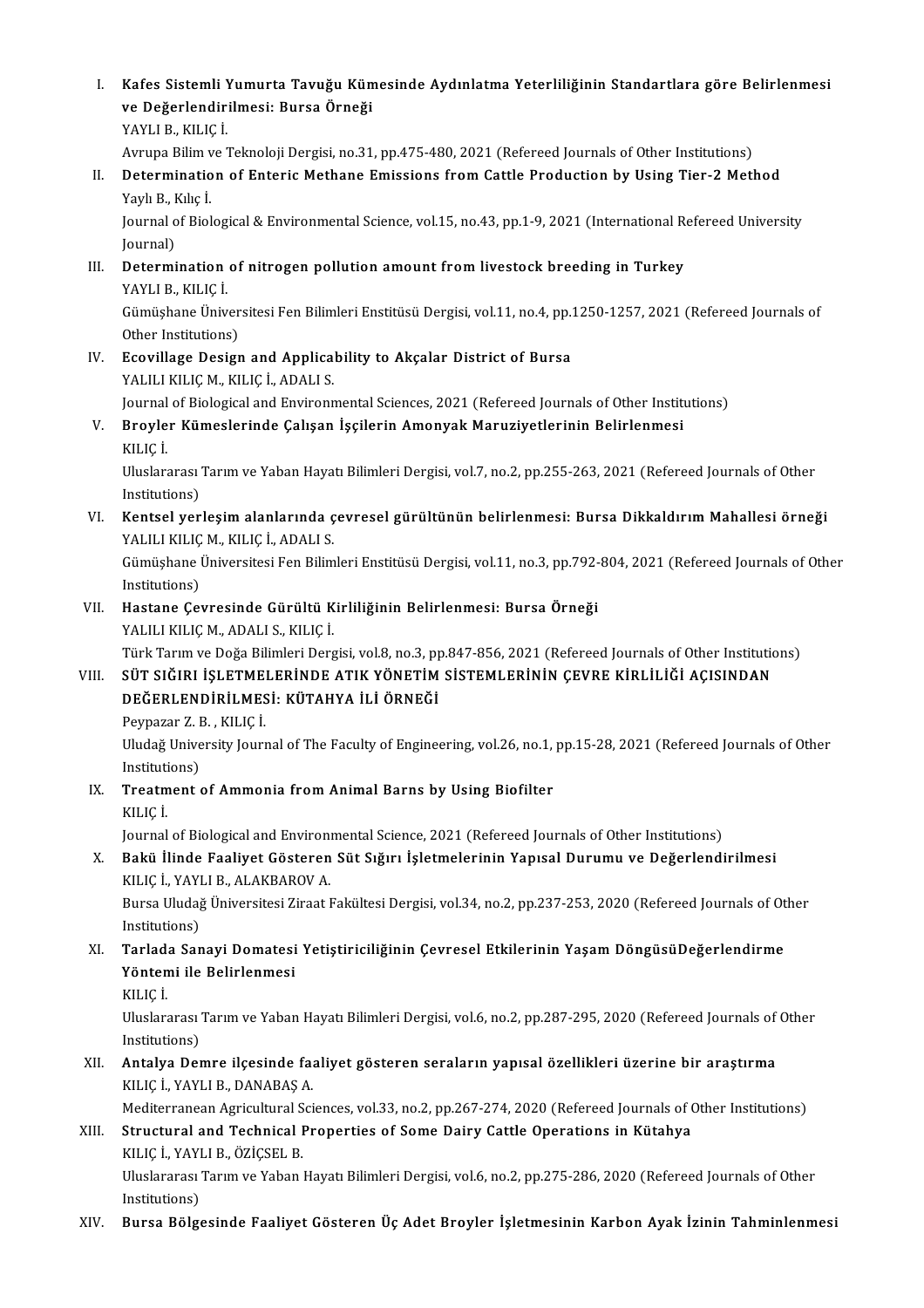KILIÇ İ., YAYLI B., Elekberov A.<br>Hiyelararası Tarım ve Yaban H Uluslararası Tarım ve Yaban Hayatı Bilimleri Dergisi, vol.4, no.2, pp.224-230, 2018 (Refereed Journals of Other<br>Institutions) KILIÇ İ., YAYI<br>Uluslararası<br>Institutions)<br>Hayyanalılı Uluslararası Tarım ve Yaban Hayatı Bilimleri Dergisi, vol.4, no.2, pp.224-230, 2018 (F<br>Institutions)<br>XV. Hayvancılık İşletmelerinde Endüstriyel Simbiyoz Uygulaması:Bursa Örneği<br>KU IS İ. Delige H. Sefu S. Vildiz B

## Institutions)<br><mark>Hayvancılık İşletmelerinde En</mark><br>KILIÇ İ., Delice H., Sofu S., Yıldız B.<br>Süleyman Demirel Üniversitesi Zir KILIÇ İ., Delice H., Sofu S., Yıldız B.<br>Süleyman Demirel Üniversitesi Ziraat Fakültesi Dergisi, pp.240-248, 2018 (Refereed Journals of Other Institutions) KILIÇ İ., Delice H., Sofu S., Yıldız B.<br>Süleyman Demirel Üniversitesi Ziraat Fakültesi Dergisi, pp.240-248, 201<br>XVI. Ammonia and Carbon Dioxide Concentrations in a Sheep Barn<br>XVI. Ammonia and Carbon Dioxide Concentrations

### Süleyman Demirel Üniversitesi Ziraat Fakü<br>**Ammonia and Carbon Dioxide Concer**<br>KILIÇ İ., ŞİMŞEK E., Onuk A., YASLIOĞLU E.<br>KAHRAMANMARAS SUTCU IMAM UNIVER. KAHRAMANMARAS SUTCU IMAM UNIVERSITY JOURNAL OF NATURAL SCIENCES, vol.20, no.3, pp.218-226, 2017<br>(Journal Indexed in ESCI) KILIÇ İ., ŞİMŞEK E., Onuk A., YASLIOĞLU E. KAHRAMANMARAS SUTCU IMAM UNIVERSITY JOURNAL OF NATURAL SCIENCES, vol.<br>(Journal Indexed in ESCI)<br>XVII. Bir Süt Sığırı İşletmesinin Karbon Ayak İzinin Tahminlenmesi: Bursa Örneği<br>KU IC İ. Amat P

### (Journal Indexee)<br>Bir Süt Sığırı İ:<br>KILIÇ İ., Amet B.<br>Journal of Agricı Bir Süt Sığırı İşletmesinin Karbon Ayak İzinin Tahminlenmesi: Bursa Örneği<br>KILIÇ İ., Amet B.<br>Journal of Agricultural Faculty of Gaziosmanpasa University, vol.34, pp.134-142, 2017 (Refereed Journals of Other<br>Institutions) KILIÇ İ., Ame<br>Journal of Ag<br>Institutions)<br>Burse Bölge Journal of Agricultural Faculty of Gaziosmanpasa University, vol.34, pp.134-142, 2017 (Ref<br>Institutions)<br>XVIII. Bursa Bölgesindeki Bitkisel Atık Yağların Değerlendirilme Potansiyellerinin Beli<br>XALIL ELLE M. ELLE İ

## Institutions)<br><mark>Bursa Bölgesindeki B</mark>i<br>YALILI KILIÇ M., KILIÇ İ.<br>Journal of Agrisultural E

Bursa Bölgesindeki Bitkisel Atık Yağların Değerlendirilme Potansiyellerinin Beli<br>YALILI KILIÇ M., KILIÇ İ.<br>Journal of Agricultural Faculty of Gaziosmanpasa University, vol.34, pp.159-164, 2017 (Refereed Journals of Other<br>I YALILI KILIÇ<br>Journal of Ag<br>Institutions)

# Institutions)<br>Books & Book Chapters

| Books & Book Chapters |                                                                                                              |
|-----------------------|--------------------------------------------------------------------------------------------------------------|
|                       | MITIGATION OF AMMONIA FROM LITTER BY ADDITIVES IN POULTRY HOUSES                                             |
|                       | YAYLI B., KILIÇ İ.                                                                                           |
|                       | in: Current Engineering Sciences Research, Kavak Duygu, Editor, Livre de Lyon, Lyon, pp.103-116, 2021        |
| П.                    | Natural Ventilation in Dairy Cattle Barns                                                                    |
|                       | YAYLI B., KILIÇ İ.                                                                                           |
|                       | in: Engineering Sciences New Trends, Concepts and Research, Halil İbrahim Kurt, Editor, Livre de Lyon, Lyon, |
|                       | $m \times 7.70.201$                                                                                          |

YAYLI B., KILIÇ<br>in: Engineering !<br>pp.67-79, 2021<br>Mitigation of A in: Engineering Sciences New Trends, Concepts and Research, Halil İbrahim<br>pp.67-79, 2021<br>III. Mitigation of Ammonia From Litter by Additives in Poultry Houses<br>NAVLI R. KU.IC. İ

## pp.67-79, 2021<br>Mitigation of Ammonia From Litter by Additives in Poultry Houses<br>YAYLI B., KILIÇ İ.

in: Current Engineering Sciences Research, Kavak, Duygu, Editor, Livre de Lyon, Lyon, pp.103-117, 2021

### IV. Environmental Sustainability in Livestock Farms

KILIÇİ.,YAYLIB. Environmental Sustainability in Livestock Farms<br>KILIÇ İ., YAYLI B.<br>in: AGRICULTURE AND NATURAL SCIENCES, Prof. Dr. Birhan KUNTER, Assoc. Prof. Dr. Nurhan KESKİN, Editor,<br>IVPE. Cetinia.pp.73.92.2020 KILIÇ İ., YAYLI B.<br>in: AGRICULTURE AND NATUI<br>IVPE, Cetinje, pp.73-92, 2020<br>THE PREVENTING STRATE in: AGRICULTURE AND NATURAL SCIENCES, Prof. Dr. Birhan KUNTER, Assoc. Prof. Dr. Nurhan KESKİN, Edito<br>IVPE, Cetinje, pp.73-92, 2020<br>V. THE PREVENTING STRATEGIES FOR GAS AND PARTICULATEMATTER EMISSIONS FROM ANIMAL

## IVPE, Ce<br>THE PR<br>BARNS<br><sup>VILIC I</sup> THE PI<br>BARNS<br>KILIÇ İ.

BARNS<br>KILIÇ İ.<br>in: ACADEMIC STUDIESIN AGRICULTURE SCIENCES-2019/2, Asst. Prof. Dr. Funda Irmak YILMAZ, Editor, IVPE,<br>pp.20.55. 2019. KILIÇ İ.<br>in: ACADEMIC S'<br>pp.30-55, 2019<br>sür sığıpı AH in: ACADEMIC STUDIESIN AGRICULTURE SCIEN<br>pp.30-55, 2019<br>VI. SÜT SIĞIRI AHIRLARININ PLANLANMASI

pp.30-55, 2019<br><mark>SÜT SIĞIRI AHIRLARININ PLANLANM</mark><br>ARICI İ., ŞİMŞEK E., YASLIOĞLU E., KILIÇ İ.<br>Sütes Süt Hayyanglığı Eğitim Markari Your ARICI İ., ŞİMŞEK E., YASLIOĞLU E., KILIÇ İ.<br>Sütaş Süt Hayvancılığı Eğitim Merkezi Yayınları No:4, 2013

### Refereed Congress / Symposium Publications in Proceedings

I. YaylıB.,Kılıç İ. International Agricultural, Biological & Life Science Conference, Edirne, Turkey, 1 - 03 September 2021, pp.121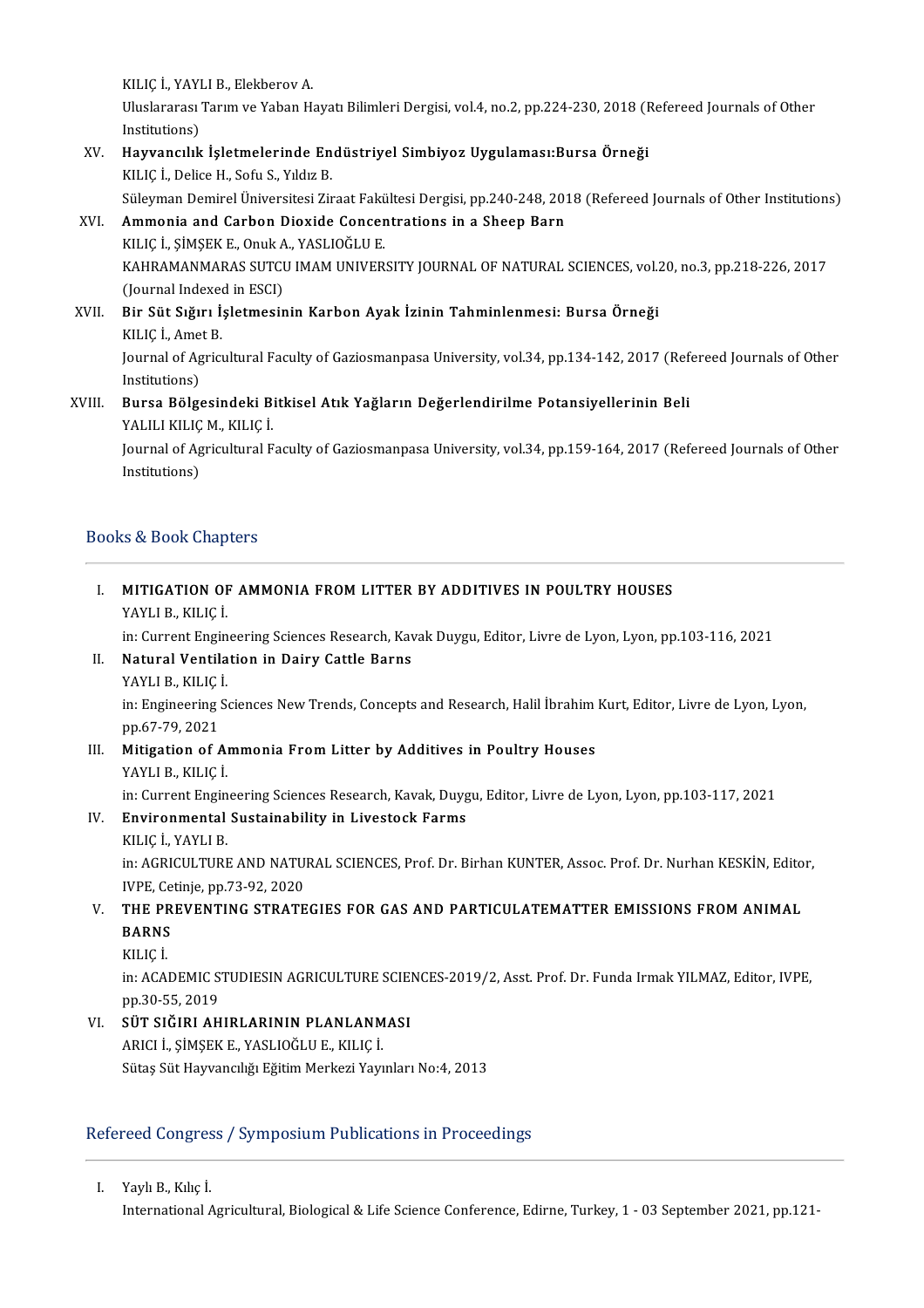126

126<br>II. Yaylı B., Kılıç İ.<br>III. Internation

III. International Agricultural, Biological & Life Science Conferences, Edirne, Turkey, 1 - 03 September 2021, pp.115-120 Yaylı B., Kılıç<br>III. Internatio<br>pp.115-120<br>Efficionay III. International Agricultural, Biological & Life Science Conferences, Edirne, Turkey, 1 - 03 September 2021,<br>pp.115-120<br>III. Efficiency Assessment of Indoor Environmental Conditions in aBroiler House Using Temperature-

pp.115-120<br>Efficiency Asses<br>Humidity Index<br><sup>VU IC İ</sup> <mark>Efficie</mark><br>Humid<br>KILIÇ İ.<br>Third Ir

KILIÇ İ.

Humidity Index<br>KILIÇ İ.<br>Third International Mediterranean Congress on NaturalSciences, Health Sciences and Engineering, 18 - 20 June<br>2019 Third International Mediterranean Congress on NaturalSciences, Health Sciences<br>2019<br>IV. Particulate Matter Concentrations in Summer Season in aBroiler House<br>VILIC İ

2019<br>Particu<br>KILIÇ İ.<br>Third Ir

KILIÇ İ.<br>Third International Mediterranean Natural Sciences, HealthSciences and Engineering Congress, 18 - 20 June 2019

V. Ammonia Emissions from a Broiler House in WinterSeason KILIÇİ. Ammonia Emissions from a Broiler House in WinterSeason<br>KILIÇ İ.<br>8th International Conference on Advanced Technologies (ICAT'xx19), 26 - 29 August 2019<br>Evalustion of Environmental Sustainability of an Egg ProductionSystem:

VI. Evaluation of Environmental Sustainability of an Egg ProductionSystem: The Case of Bursa 8th International<br>Evaluation of E<br>KILIÇ İ., YAYLI B.<br><sup>6th International</sup>

6th International Conference on Sustainable Agriculture Environment, Konya, Turkey, 3 - 05 October 2019

- KILIÇ İ., YAYLI B.<br>6th International Conference on Sustainable Agriculture Environment, Konya, Turkey, 3 05 October 2019<br>7. A Research on the Use of Rainwater in the Faculty of Agriculture of Uludag University in Bursa:<br> 6th International Confere<br>A Research on the Use<br>Rainwater Harvesting<br><sup>VILIC I</sup> YAVLI P A Research on<br>Rainwater Harv<br>KILIÇ İ., YAYLI B.<br><sup>6th International</sup> Rainwater Harvesting<br>KILIÇ İ., YAYLI B.<br>6th International Conference on Sustainable Agriculture Environment, Konya, Turkey, 3 - 05 October 2019
	-

KILIÇ İ., YAYLI B.<br>6th International Conference on Sustainable Agriculture Environment, Konya, Turkey, 3 - 05 October 2019<br>7the Lydes Carbon Footprint Calculated from Emissions in ASheep Barn Operated in Bursa Region<br>8the 6th Internation<br>Analysis of C<br>Kılıç İ., Yaylı B.<br>1st Internation Analysis of Carbon Footprint Calculated from Emissions in ASheep Barn Operated in Bursa Region<br>Kılıç İ., Yaylı B.<br>1st International Congress on Agricultural Structures and Irrigation Systems, Antalya, Turkey, 26 - 28 Septe

Kılıç İ., Yaylı B.<br>1st International Congress on Agricultural Structures and Irrigation Systems, Antalya, Turkey, 26 - 28 September<br>2018 1st International Congress on Agricultural Structures and Irrigation Systems, Antalya, Turkey, 26 - 28 September<br>2018<br>IX. HAYVANCILIK İŞLETMELERİNDE YAĞMUR SUYUNUN YENİDEN KULLANIMI ÜZERİNE BİR ARAŞTIRMA<br>Delige Hekleri

## 2018<br>H<mark>AYVANCILIK İ</mark><br>Delice H., KILIÇ İ.<br>Ulucalararacı Su HAYVANCILIK İŞLETMELERİNDE YAĞMUR SUYUNU<br>Delice H., KILIÇ İ.<br>Ulusalararası Su ve Çevre Kongresi, 22 - 24 March 2018<br>TÜRKİYE'DE VE DÜNYADA ENDÜSTRİYEL SİMRİYO

- Delice H., KILIÇ İ.<br>Ulusalararası Su ve Çevre Kongresi, 22 24 March 2018<br>X. TÜRKİYE'DE VE DÜNYADA ENDÜSTRİYEL SİMBİYOZ UYGULAMALARI<br>Abus M. N. , YALILI KILIC M., KILIC İ. Ulusalararası Su ve Çevre Kongresi, <mark>:</mark><br>**TÜRKİYE'DE VE DÜNYADA ENDÜ**<br>Abuş M. N. , YALILI KILIÇ M., KILIÇ İ.<br>Hluslararası Su ve Gayra Kongresi SI TÜRKİYE'DE VE DÜNYADA ENDÜSTRİYEL SİMBİYOZ UYO<br>Abuş M. N. , YALILI KILIÇ M., KILIÇ İ.<br>Uluslararası Su ve Çevre Kongresi SUÇEV, 22 - 24 March 2018<br>EVALUATION OE VECETABLE WASTE OU S IN VABIOUS
- XI. EVALUATION OF VEGETABLE WASTE OILS IN VARIOUS COUNTRIES YALILI KILIÇ M., KILIÇ İ. Uluslararası Su ve Çevre<br>**EVALUATION OF VEG**I<br>YALILI KILIÇ M., KILIÇ İ.<br><sup>2</sup>rd INTERNATIONAL *C*C EVALUATION OF VEGETABLE WASTE OILS IN VARIOUS COUNTRIES<br>YALILI KILIÇ M., KILIÇ İ.<br>3rd INTERNATIONAL CONFERENCE ON SCIENCE, ECOLOGY AND TECHNOLOGY, 14 - 16 August 2017<br>Partiqulate Matter Emissions from Dairy Cattle Barns in

YALILI KILIÇ M., KILIÇ İ.<br>3rd INTERNATIONAL CONFERENCE ON SCIENCE, ECOLOGY AND TECHNOLOGY, 1<br>XII. – Particulate Matter Emissions from Dairy Cattle Barns in Winter Season<br>KILIC İ. YALILI KILIC M 3rd INTERNATIONAL CC<br>Particulate Matter Em<br>KILIÇ İ., YALILI KILIÇ M.<br>2rd INTERNATIONAL CC Particulate Matter Emissions from Dairy Cattle Barns in Winter Season<br>KILIÇ İ., YALILI KILIÇ M.<br>3rd INTERNATIONAL CONFERENCE ON SCIENCE,ECOLOGY AND TECHNOLOGY, 14 - 16 August 2017<br>Yanilanebilir Enerii Kaunaklı Beserbsiyanl

KILIÇ İ., YALILI KILIÇ M.<br>3rd INTERNATIONAL CONFERENCE ON SCIENCE,ECOLOGY AND TECHNO<br>XIII. Yenilenebilir Enerji Kaynaklı Resorbsiyonlu Soğutma Sistemleri<br>PASTAKKAYA P. ÜNLÜ K. YASLIQĞLU E. CÜPPÜZ Q. CÜPPÜZ İ. P. KUJ 3rd INTERNATIONAL CONFERENCE ON SCIENCE,ECOLOGY AND TECHNOLO<br>Yenilenebilir Enerji Kaynaklı Resorbsiyonlu Soğutma Sistemleri<br>PASTAKKAYA B., ÜNLÜ K., YASLIOĞLU E., GÜRBÜZ O., GÜRBÜZ İ.B. , KILIÇ İ.<br>2nd International Mediterr Yenilenebilir Enerji Kaynaklı Resorbsiyonlu Soğutma Sistemleri<br>PASTAKKAYA B., ÜNLÜ K., YASLIOĞLU E., GÜRBÜZ O., GÜRBÜZ İ. B. , KILIÇ İ.<br>2nd International Mediterranean Science and Engineering Congress, Adana, Turkey, 25 - PASTAKKAY<br>2nd Internat<br>pp.520-525<br>Günes Ener 2nd International Mediterranean Science and Engineering Congress, Adana, Turkey, 25 - 27 October<br>pp.520-525<br>XIV. Güneş Enerjisi Kaynaklı Resorbsiyonlu Soğutma Sistemleri ile Soğuk Depo Uygulamaları<br>pastavyaya pelini ili ve pp.520-525<br>XIV. — Güneş Enerjisi Kaynaklı Resorbsiyonlu Soğutma Sistemleri ile Soğuk Depo Uygulamaları

- International Congress of the New Approaches and Technologies for Sustainable Development, Isparta, Turkey, 21<br>September 24 October 2017, vol.1, pp.182-189 PASTAKKAYA B., ÜNLÜ K., YASLIOĞLU E., GÜRBÜZ O., GÜRBÜZ İ. B., KILIÇ İ. International Congress of the New Approach<br>September - 24 October 2017, vol.1, pp.182-1<br>XV. NOISE LEVEL IN A DISTRICT OF BURSA
- September 24 October<br>NOISE LEVEL IN A DI:<br>YALILI KILIÇ M., KILIÇ İ.<br>International Science an YALILI KILIÇ M., KILIÇ İ.<br>International Science and Technology Conference, 17 - 19 July 2017
- YALILI KILIÇ M., KILIÇ İ.<br>International Science and Technology Conference, 17 19 July 2017<br>XVI. PARTICULATE MATTER EMISSIONS FROM LAYING HENSHOUSES IN SUMMER SEASON<br>XVI.IC İ. YALILI KILIÇ M International Science an<br>PARTICULATE MATTE<br>KILIÇ İ., YALILI KILIÇ M.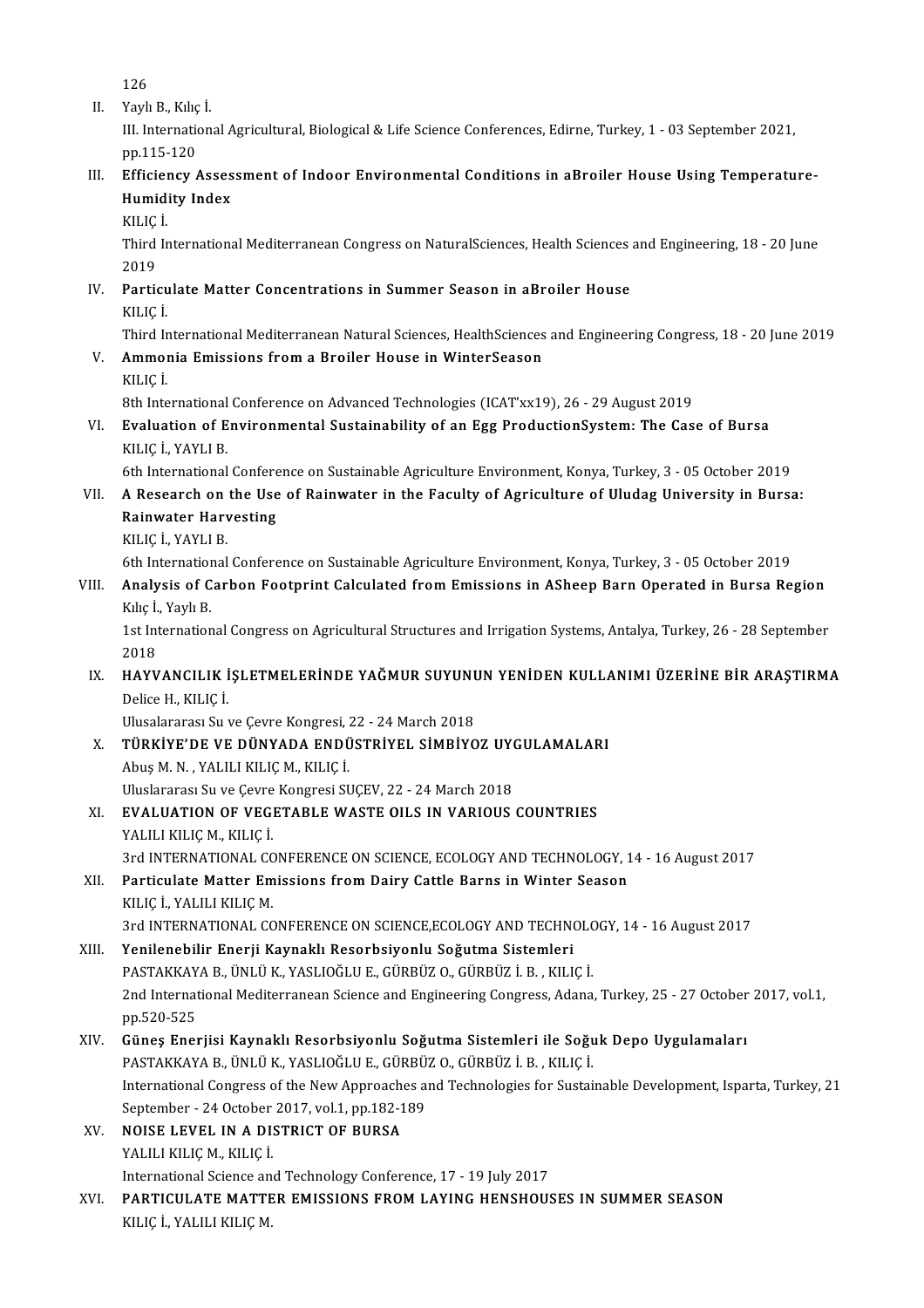International Science and Technology Conference, 17 - 19 July 2017<br>A study to determine the ennual effect of greenhouse geoge XVII. A study to determine the annual effect of greenhouse gases originating from animal production in<br>Turkey Internati<br>A study<br>Turkey<br>simsey ŞİMŞEKE.,YASLIOĞLUE.,KILIÇİ.,UĞUZ S. <mark>Turkey</mark><br>ŞİMŞEK E., YASLIOĞLU E., KILIÇ İ., UĞUZ S.<br>3rd International Agriculture Congress (14-18 August), 14 - 18 August 2017<br>Velatile Organis Compounds Emissions from Animal Barns XVIII. Volatile Organic Compounds Emissions from Animal Barns<br>KILIC İ., Dural G. 3rd Internationa<br>Vol<mark>atile Organi</mark><br>KILIÇ İ., Dural G.<br>2nd INTERNATIG 2nd INTERNATIONAL CONFERENCE ONCIVIL AND ENVIRONMENTAL ENGINEERING, 8 - 10 May 2017 KILIÇ İ., Dural G.<br>2nd INTERNATIONAL CONFERENCE ONCIVIL AND ENVIRONMENTAL ENGINEERING, 8 - 10 May 2017<br>XIX. Determination of Global Warming Potential of Livestock ManureProduction in Bursa Region<br>KILIC İ. Dural C 2nd INTERNATION<br>Determination<br>KILIÇ İ., Dural G.<br>2nd INTERNATIO Determination of Global Warming Potential of Livestock ManureProduction in Bursa Regio<br>KILIÇ İ., Dural G.<br>2nd INTERNATIONAL CONFERENCE ONCIVIL AND ENVIRONMENTAL ENGINEERING, 8 - 10 May 2017<br>Determination of oscunational ex KILIÇ İ., Dural G.<br>2nd INTERNATIONAL CONFERENCE ONCIVIL AND ENVIRONMENTAL ENGINEERING, 8 - 10 May 2017<br>XX. Determination of occupational exposure to ammonia in winter season for workers in broiler houses KILIÇİ.,YALILIKILIÇM. Determination of occupational exposure to ammonia in winter season fo<br>KILIÇ İ., YALILI KILIÇ M.<br>III. International Conference on Engineering and Natural Science, 3 - 07 May 2017<br>Determination of Noise Bollution in an Urban XXI. Determination of Noise Pollution in an Urban Park of Bursa<br>YALILI KILIÇ M., KILIÇ İ. III. International Confere<br>Determination of Nois<br>YALILI KILIÇ M., KILIÇ İ.<br>III. International Confere Determination of Noise Pollution in an Urban Park of Bursa<br>YALILI KILIÇ M., KILIÇ İ.<br>III. International Conference on Engineering and Natural Science, 3 - 07 May 2017<br>Partiqulate Matter Emissions from Three Proiler Houses XXII. Particulate Matter Emissions from Three Broiler Houses in Summer Season<br>KILIC İ., YALILI KILIC M. III. International Confere<br>Particulate Matter Em<br>KILIÇ İ., YALILI KILIÇ M.<br>III International Confere Particulate Matter Emissions from Three Broiler Houses in Summer Sease<br>KILIÇ İ., YALILI KILIÇ M.<br>III.International Conference on Engineering and Natural Sciences, 3 - 07 May 2017<br>Petermination of the Lavel of Conssignances KILIÇ İ., YALILI KILIÇ M.<br>III.International Conference on Engineering and Natural Sciences, 3 - 07 May 2017<br>XXIII. Determination of the Level of Consciousness of People about Collecting Used Clothes: Bursa Case<br>Study III.Inte<mark><br>Deterr</mark><br>Study<br>VALUI Determination of the<br>Study<br>YALILI KILIÇ M., KILIÇ İ.<br>III. International Conforc Study<br>YALILI KILIÇ M., KILIÇ İ.<br>III. International Conference on Engineering and Natural Science, 3 - 07 May 2017 YALILI KILIÇ M., KILIÇ İ.<br>III. International Conference on Engineering and Natural Science, 3 - 07 May 2017<br>XXIV. TARIMSAL ÜRÜNLER İÇİN SOĞUK DEPO UYGULAMALARINDA YENİLENEBİLİR ENERJİ KAYNAKLI<br>RESORRSİYONLU SOĞUTMA SİS III. International Conference on Engineering and Natural Science, 3 - 07 May 2017<br>TARIMSAL ÜRÜNLER İÇİN SOĞUK DEPO UYGULAMALARINDA YENİLENEBİLİR ENERJİ<br>RESORBSİYONLU SOĞUTMA SİSTEMİ İLE SOĞUTMA MALİYETLERİNİN DÜŞÜRÜLMESİ<br>R TARIMSAL ÜRÜNLER İÇİN SOĞUK DEPO UYGULAMALARINDA YENİ<br>RESORBSİYONLU SOĞUTMA SİSTEMİ İLE SOĞUTMA MALİYETLERİN<br>PASTAKKAYA B., ÜNLÜ K., GÜRBÜZ O., YASLIOĞLU E., GÜRBÜZ İ. B. , KILIÇ İ.<br>V. Uluslararası Çıda Ar Ce Praja Bazarı RESORBSİYONLU SOĞUTMA SİSTEMİ İLE SOĞUTMA MALİYETLERİNİN DÜŞÜRÜLMESİ<br>PASTAKKAYA B., ÜNLÜ K., GÜRBÜZ O., YASLIOĞLU E., GÜRBÜZ İ. B. , KILIÇ İ.<br>V. Uluslararası Gıda Ar-Ge Proje Pazarı, İzmir, Turkey, 25 May 2017 PASTAKKAYA B., ÜNLÜ K., GÜRBÜZ O., YASLIOĞLU E., GÜRBÜZ İ. B. , KILIÇ İ.<br>V. Uluslararası Gıda Ar-Ge Proje Pazarı, İzmir, Turkey, 25 May 2017<br>XXV. Reduction In The Cost Of Cooling In Cold Storage For Agricultural Produc **V. Uluslararası Gıda Ar-Ge Proje Pazarı, İzn<br>Reduction In The Cost Of Cooling In C<br>Powered Resorption Cooling System**<br>PASTAKKAYA P. ÜNUÜ K. CÜRRÜZ O. YAS Reduction In The Cost Of Cooling In Cold Storage For Agricultural<br>Powered Resorption Cooling System<br>PASTAKKAYA B., ÜNLÜ K., GÜRBÜZ O., YASLIOĞLU E., KILIÇ İ., GÜRBÜZ İ. B.<br>V International Food P.D Prokarage Fyont İsmir Tur Powered Resorption Cooling System<br>PASTAKKAYA B., ÜNLÜ K., GÜRBÜZ O., YASLIOĞLU E., KILIÇ İ., GÜRBÜZ İ<br>V.International Food R D Brokerage Event, İzmir, Turkey, 25 May 2017<br>Effects of Climate Change en Animal Production PASTAKKAYA B., ÜNLÜ K., GÜRBÜZ O., YASLIOĞLU E., K<br>V.International Food R D Brokerage Event, İzmir, Turke<br>XXVI. Effects of Climate Change on Animal Production V.International Food R D Brokerage Event, İzmir, Turkey, 25 May 2017<br>XXVI. Effects of Climate Change on Animal Production<br>KILIÇ İ., kocaalili n. Effects of Climate Change on Animal Production<br>KILIÇ İ., kocaalili n.<br>1st INTERNATIONAL BLACK SEA CONGRESS ON ENVIRONMENTAL SCIENCES(IBCESS, 31 August - 03 September<br>2016 KILIÇ<br>1st IN<br>2016<br>AMM 1st INTERNATIONAL BLACK SEA CONGRESS ON ENVIRONMENTAL SCIENCES(IBCESS,<br>2016<br>XXVII. – **AMMONIA EMISSIONS IN FOUR TURKISH SHEEP BARNS INAUTUMN SEASON** 2016<br>XXVII. – **AMMONIA EMISSIONS IN FOUR TURKISH SHEEP BARNS INAUTUMN SEASON**<br>KILIÇ İ., Kocaalili N. AMMONIA EMISSIONS IN FOUR TURKISH SHEEP BARNS INAUTUMN SEASON<br>KILIÇ İ., Kocaalili N.<br>1st INTERNATIONAL BLACK SEA CONGRESS ON ENVIRONMENTAL SCIENCES(IBCESS, 31 August - 03 September<br>2016 KILIÇ<br>1st IN<br>2016<br>Pursa 1st INTERNATIONAL BLACK SEA CONGRESS ON ENVIRONMENTAL SCIENCES(IBCESS, 31 August - 03 Septemb<br>2016<br>XXVIII. Bursa İli Nilüfer Bölgesindeki Geleneksel Koyun Ağıllarının Yapısal Sorunları ve Çözüm Önerileri<br>11 Nilüfer Songek 2016<br>Bursa İli Nilüfer Bölgesindeki Gelenel<br>UĞUZ S., ŞİMŞEK E., KILIÇ İ., YASLIOĞLU E.<br>ODRYSESTEN NİLÜEER'E ULUSLARASI Bursa İli Nilüfer Bölgesindeki Geleneksel Koyun Ağıllarının Yapısal Sorunları ve Çözüm Önerile<br>UĞUZ S., ŞİMŞEK E., KILIÇ İ., YASLIOĞLU E.<br>ODRYSES'TEN NİLÜFER'E ULUSLARARASI NİLÜFER SEMPOZYUMU, Bursa, Turkey, 13 - 15 Novemb UĞUZ S., ŞİM<br>ODRYSES'TE<br>pp.843-855<br>Euture Tre ODRYSES'TEN NILÜFER'E ULUSLARARASI NILÜFER SEMPOZYUMU, Bursa, Turkey, 13 - 15 November 2015,<br>pp.843-855<br>XXIX. Future Trends of Global Warming in Terms of Heat Stress in Dairy Cattle Case Of Aydın Turkey<br>XASLIQĞLU E İLHAN H pp.843-855<br>Future Trends of Global Warming in Terms of Heat Stress in Dairy Cattle Case Of Aydın Turkey<br>YASLIOĞLU E., İLHAN H., SİMSEK E., KILIÇ İ. Future Trends of Global Warming in Terms of Heat Stress in Dairy Cattle Case Of Aydın Turkey<br>YASLIOĞLU E., İLHAN H., ŞİMŞEK E., KILIÇ İ.<br>27th INTERNATIONAL SCIENTIFIC-EXPERT CONGRESS OF AGRICULTURE AND FOOD INDUSTRY, Bursa YASLIOĞLU E., İLHAN H., ŞİM<br>27th INTERNATIONAL SCIEN<br>- 28 September 2016, pp.50<br>Eutung Trands of Clobal N 27th INTERNATIONAL SCIENTIFIC-EXPERT CONGRESS OF AGRICULTURE AND FOOD INDUS<br>- 28 September 2016, pp.50<br>XXX. Future Trends of Global Warming in Terms of Dairy Cattle Case of Aydın Turkey<br>- YASI IQČLU E, İlban H. SİMSEK E. K - 28 September 2016, pp.50<br>Future Trends of Global Warming in '<br>YASLIOĞLU E., İlhan H., ŞİMŞEK E., KILIÇ İ.<br>27th INTERNATIONAL SCIENTIEIC EXPER' Future Trends of Global Warming in Terms of Dairy Cattle Case of Aydın Turkey<br>YASLIOĞLU E., İlhan H., ŞİMŞEK E., KILIÇ İ.<br>27th INTERNATIONAL SCIENTIFIC-EXPERT CONGRESS OF AGRICULTURE AND FOOD INDUSTRY, 26 - 27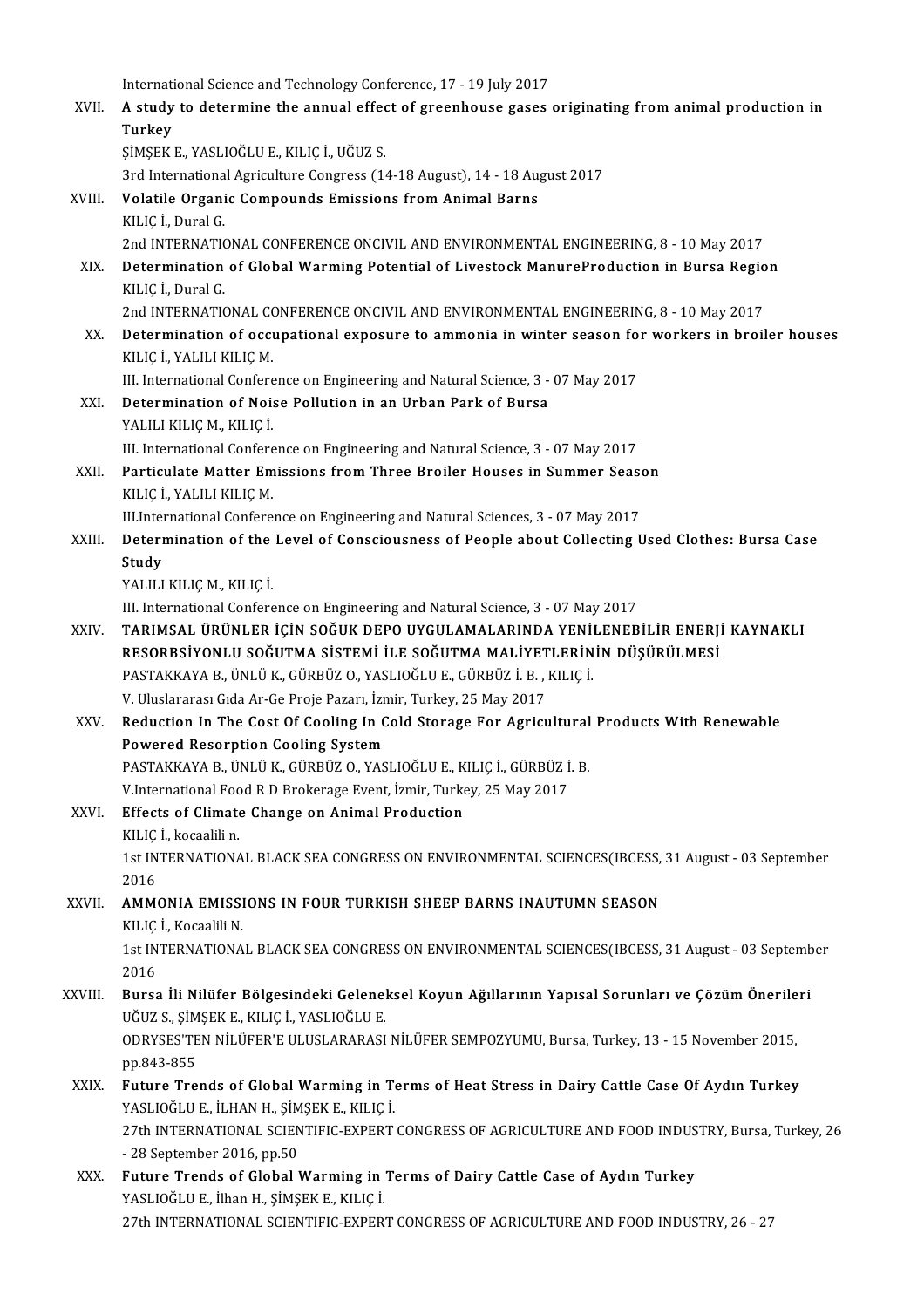|          | September 2016                                                                                                |
|----------|---------------------------------------------------------------------------------------------------------------|
| XXXI.    | <b>Pollutant Gas Emissions from Poultry Houses</b>                                                            |
|          | KILIÇ İ.                                                                                                      |
|          | 4th. International Congress on Agricultural Sciences, Food and Environment (ICAFE2016), 9 - 11 September 2016 |
| XXXII.   | Occupational Exposure to Ammonia in Summer Season for Sheep Barn Workers                                      |
|          | KILIÇ İ, Kocaalili N.                                                                                         |
|          | 8. International Conference of Occupational Safety&Health, 8 - 11 May 2016                                    |
| XXXIII.  | Ammonia concentrations in four Turkish sheep barns inwinter season                                            |
|          | KILIÇ İ., Kocaalili N., UĞUZ S., YASLIOĞLU E., ŞİMŞEK E.                                                      |
|          | 26th INTERNATIONAL SCIENTIFIC-EXPERT CONFERENCE OF AGRICULTURE AND FOOD INDUSTRY, Sarajevo,                   |
|          | Bosnia And Herzegovina, 27 - 30 September 2015                                                                |
| XXXIV    | Effects of Air Quality in Laying Hens House on Exteriorand Interior Egg Quality Characteristics.              |
|          | KILIÇ İ., YALILI KILIÇ M., BAYCAN S.C.                                                                        |
|          | 2015 ASABE Annual International Meeting, 26 - 29 July 2015                                                    |
| XXXV.    | Winter Emissions of Pollutant Gases from Four Turkish Sheep Barns                                             |
|          | KILIÇ İ., YASLIOĞLU E., ŞİMŞEK E., HEBER A.                                                                   |
|          | 2015 ASABE Annual International Meeting, New Orleans, Louisiana, United States Of America, 26 - 29 July 2015  |
| XXXVI.   | Determination of Greenhouse Gas Emissions from Animal Wellded and Studies on Effects                          |
|          | ŞİMŞEK E , KILIÇ İ , YASLIOĞLU E.                                                                             |
|          | International Mesopotamia Agriculture Congress, Diyarbakır, Turkey, 22 - 25 September 2014, vol.1, pp.74      |
| XXXVII.  | Hayvansal Üretim Kaynaklı Sera Gazı Emisyonlarının Belirlenmesi ve Etkileri Üzerine Yapılan                   |
|          | Çalışmalar                                                                                                    |
|          | ŞİMŞEK E., KILIÇ İ., YASLIOĞLU E.                                                                             |
|          | International Mesopotomia Agricultural Congress/IMAC2014, Diyarbakır, Turkey, 22 - 25 September 2014          |
| XXXVIII. | Farklı Altılık Sistemlerinde Yetiştirilen Sütçü İneklerin Süt Kalitesi ve Sağlık Durumlarının                 |
|          | Incelenmesi<br>ALPAY F., DİKMEN S., OĞAN M. M., DİNÇEL D., EFİL M. M., KILIÇ İ.                               |
|          | Uludağ Üniversitesi IV. Bilgilendirme ve ARGE Günleri, Turkey, 11 - 13 November 2014                          |
| XXXIX.   | İklim Değişikliğinin Hayvancılık Üzerine Etkileri                                                             |
|          | Kocaalili N., KILIÇ İ., YASLIOĞLU E., ŞİMŞEK E.                                                               |
|          | ULUDAĞ ÜNIVERSITESI IV. BİLGİLENDİRME ve AR-GE GÜNLERİ, Turkey, 11 - 13 November 2014                         |
| XL.      | Hayvan Barınaklarından Kaynaklanan Koku Dağılımının Modellenmesi                                              |
|          | KILIÇ İ, Kocaalili N.                                                                                         |
|          | ULUDAĞ ÜNIVERSITESI IV. BILGILENDIRME ve AR-GE GÜNLERİ, Turkey, 11 - 13 November 2014                         |
| XLI.     | HAYVAN BARINAKLARI İÇ ORTAM HAVA KALİTESİ ÖLÇÜMLERİ İÇİN BİR METODOLOJİ                                       |
|          | GELİŞTİRİLMESİ                                                                                                |
|          | KILIÇ İ., YASLIOĞLU E., ŞİMŞEK E., Arıcı İ.                                                                   |
|          | 12. Ulusal Kültürteknik Kongresi, Tekirdağ, Turkey, 21 - 23 May 2014, vol.1, pp.42                            |
| XLII.    | Koyun Ağılları Atmosferinde Amonyak NH3 Metan CH4 Hidrojen Sülfür H2S ve Karbondioksit CO2                    |
|          | Konsantrasyonlarının Belirlenmesi Çevresel Salım ve Yayılım Modellerinin Geliştirilmesi ve Olası              |
|          | Hayvan Refahı Üzerine Etkileri                                                                                |
|          | KILIÇ İ., YASLIOĞLU E., ŞİMŞEK E., Arıcı İ., TAŞDEMİR Y., Heber A., Onuk A., ÖZİŞ ALTINÇEKİÇ Ş.               |
|          | ULUDAĞ ÜNIVERSİTESİIII. BİLGİLENDİRME ve AR-GE GÜNLERİ, Bursa, Turkey, 12 - 14 November 2013, vol.1,          |
|          | pp 266                                                                                                        |
| XLIII.   | Yumurta Tavuğu Kümeslerinde Amonyak Konsantrasyonunun Farklı Ölçüm Yöntemleriyle                              |
|          | Belirlenmesi ve Emisyonlarının Modellenmesi Üzerine Bir Çalışma                                               |
|          | KILIÇ İ., YASLIOĞLU E., ŞİMŞEK E., arıcı i., BAYCAN S. C.                                                     |
|          | ULUDAĞ ÜNIVERSİTESİIII. BİLGİLENDİRME ve AR-GE GÜNLERİ, Bursa, Turkey, 12 - 14 November 2013, vol.1,          |
|          | pp 267                                                                                                        |
| XLIV.    | Hayvan Barınaklarında Koku Oluşumu Ölçümü ve Etkileri<br>KILIÇ İ., YASLIOĞLU E., ŞİMŞEK E., arıcı i.          |
|          |                                                                                                               |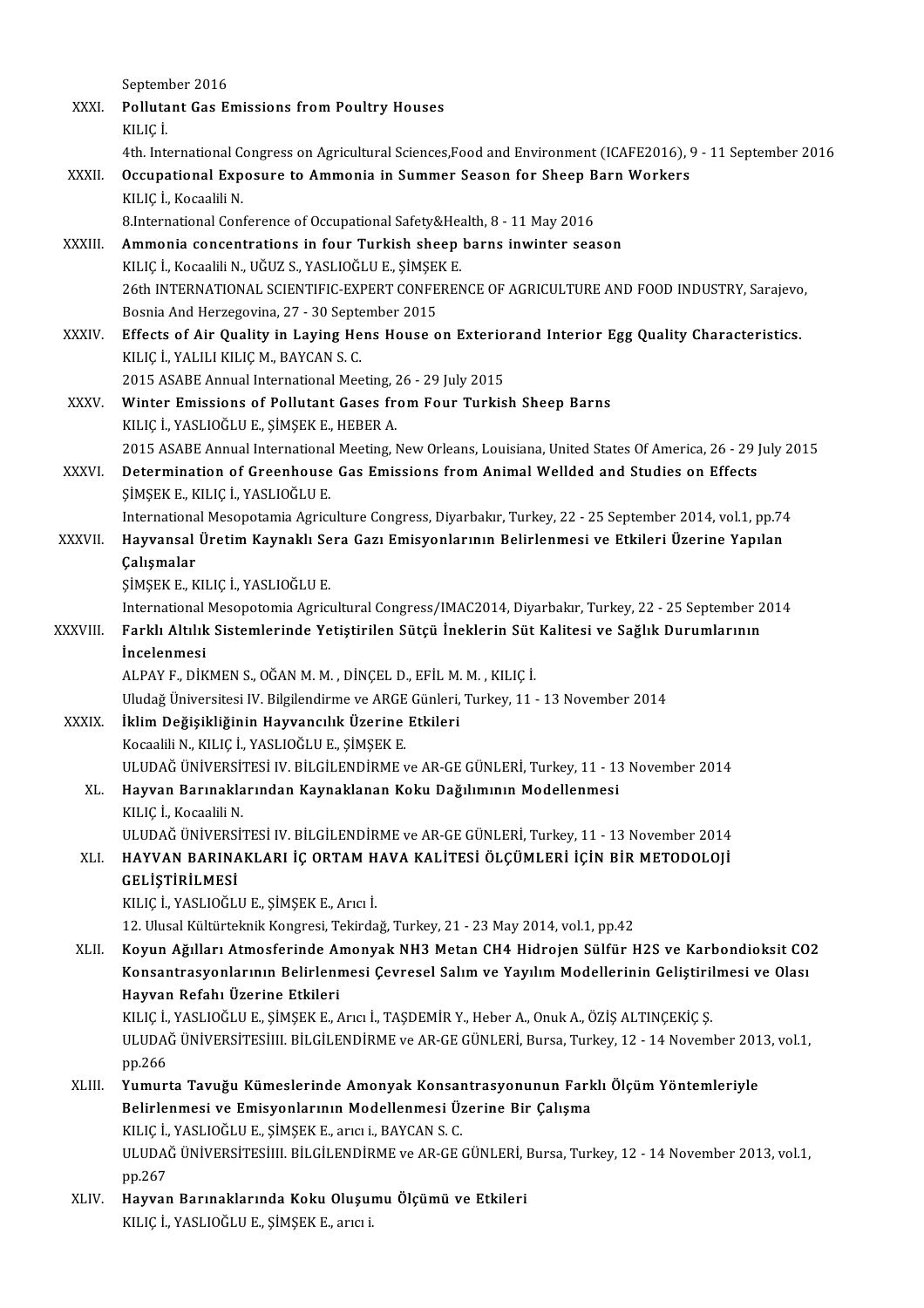ULUDAĞ ÜNİVERSİTESİIII. BİLGİLENDİRME ve AR-GE GÜNLERİ, Bursa, Turkey, 12 - 14 November 2013, vol.1,<br>pp.269 ULUDA)<br>pp.268<br>Enviro ULUDAĞ ÜNİVERSİTESİIII. BİLGİLENDİRME ve AR-GE GÜNLERİ, Bursa, T<br>pp.268<br>XLV. Environmental Emissions from Broiler Houses in Bursa Turkey<br>KUJCİ, YASLIQĞLUE

- pp.268<br>Environmental Emissions from Broiler Houses in Bursa Turkey<br>KILIC İ. YASLIOĞLU E. Environmental Emissions from Broiler Houses in Bursa Turkey<br>KILIÇ İ., YASLIOĞLU E.<br>Tropentag, Agricultural development within the rural-urban continuum, Stuttgart-Hohenheim, Germany, 17 - 19<br>Sentember 2012 KILIÇ İ., YASLIOĞI<br>Tropentag, Agricu<br>September 2013<br>Fan Monitoring Tropentag, Agricultural development within the rural-urban continuum, Stuttgart-Hohenheim, Germ<br>September 2013<br>XLVI. Fan Monitoring and Ventilation Rate Calculation at Two Large Commercial Layer Barns<br>chail Ni Labbara, KUC
- September 2013<br>**Fan Monitoring and Vent**<br>chai l., Ni J., heber a., KILIÇ İ.<br>ASAPE International Annual Fan Monitoring and Ventilation Rate Calculation at Two Lar<br>chai l., Ni J., heber a., KILIÇ İ.<br>ASABE International Annual Meeting, 20 June 2010 - 23 June 2013<br>Su ve Halk Sağlığı Asısından Hayyançılığın Balü

chai l., Ni J., heber a., KILIÇ İ.<br>ASABE International Annual Meeting, 20 June 2010 - 2<br>XLVII. Su ve Halk Sağlığı Açısından Hayvancılığın Rolü<br>YILIC İ. SİMSEK E ASABE Internation<br>Su ve Halk Sağlığ<br>KILIÇ İ., ŞİMŞEK E.<br>III. International B. KILIÇ İ., ŞİMŞEK E.<br>III. International Bursa Water Congress and Exhibition Day, Bursa, Turkey, 22 - 24 March 2013, pp.1205-1213

### **Expert Reports**

- I. Assessing the Relationship between Greenhouse Gases Emission from Agriculture Section Activities Assessing the Relationship between Greenhouse Gases Emission from Agriculture Section Activities<br>Agricultural Value Added and Energy Consumption Test of the Environmental Kuznets Curve in Iran<br>KU IC İ Assess<br>Agricu<br>KILIÇ İ. Agric<br>KILIÇ<br>2015<br>Hayv
- KILIÇ İ.<br>2015<br>II. Hayvansal Üretimde Gübre Yönetimi ve Çevre Kirliliği<br>KUJC İ 2015<br>Hayvar<br>KILIÇ İ. Hayva<br>KILIÇ<br>2015

# 2015<br>Supported Projects

- upported Projects<br>I. Kılıç İ., Bartzanas T., FP7 Project, LivAGE: Ammonia and Greenhouse Gases Emissions from Animal Production<br>Ruildings, 2017, 2022 Kılıç İ., Bartzanas T., FP.<br>Buildings, 2017 - 2022<br>KULC İ. TUPITAK Preje I. Kılıç İ., Bartzanas T., FP7 Project, LivAGE: Ammonia and Greenhouse Gases Emissions from Animal Produ<br>Buildings, 2017 - 2022<br>II. KILIÇ İ., TUBITAK Project, Yumurta Tavuğu İşletmelerinin Çevresel Sürdürülebilirliğinin Ya
- Buildings, 2017 2022<br>KILIÇ İ., TUBITAK Project, Yumurta Tavuğu İşletmelerinin Çev<br>Değerlendirmesi (YDD) Analizi Ile Belirlenmesi, 2019 2021<br>KU IC İ. Project Sunnarted bu Hirber Education Institutions, E II. KILIÇ İ., TUBITAK Project, Yumurta Tavuğu İşletmelerinin Çevresel Sürdürülebilirliğinin Yaşam Döngüsü<br>Değerlendirmesi (YDD) Analizi Ile Belirlenmesi, 2019 - 2021<br>III. KILIÇ İ., Project Supported by Higher Education Ins
- Beğerlendirmesi (YDD) Analizi Ile Belirlenmesi, 2019 2021<br>KILIÇ İ., Project Supported by Higher Education Institutions, Farklı Depolama Sıcaklıkları ve Süresinin Siyez<br>Buğdayının (Triticum monococcum L.) Bazı Mühendislik III. KILIÇ İ., Project Supported by Higher Education Institutions, Farklı Depolama Sıcaklıkları ve Süresinin Siyez<br>Buğdayının (Triticum monococcum L.) Bazı Mühendislik Özellikleri Üzerine Etkisinin Araştırılması, 2017 - 20
- Buğda<br>KILIÇ<br>2017 V. KILIÇ İ., TUBITAK Project, Hayvan Barınaklarından Kaynaklanan Amonyağın Arıtımı için Biyofiltre Tasarımı, 2017 -<br>2017<br>V. PASTAKKAYA B., KILIÇ İ., GÜRBÜZ O., YASLIOĞLU E., Project Supported by Higher Education Institutio
- 2017<br>PASTAKKAYA B., KILIÇ İ., GÜRBÜZ O., YASLIOĞLU E., Project Supported by Higher Education Institutions, Oı<br>Bölgesinde Tarımsal Soğutma Maliyetlerinin Düşürülmesi Amacıyla Resorbsiyonlu Soğutma Teknolojisinin<br>Kullanımını PASTAKKAYA B., KILIÇ İ., GÜRBÜZ O., YA<br>Bölgesinde Tarımsal Soğutma Maliyetler<br>Kullanımının Araştırılması, 2013 - 2016<br>KULC İ. YASLIQĞLU E. SİMSEK E. TUPIT Bölgesinde Tarımsal Soğutma Maliyetlerinin Düşürülmesi Amacıyla Resorbsiyonlu Soğutma Teknolojisinin<br>Kullanımının Araştırılması, 2013 - 2016<br>VI. KILIÇ İ., YASLIOĞLU E., ŞİMŞEK E., TUBITAK Project, Koyun Ağılları Atmosferin
- Kullanımının Araştırılması, 2013 2016<br>KILIÇ İ., YASLIOĞLU E., ŞİMŞEK E., TUBITAK Project, Koyun Ağılları Atmosferinde Amonyak NH3 Metan CI<br>Hidrojen Sülfür H2S ve Karbondioksit CO2 Konsantrasyonlarının Belirlenmesi Çevres KILIÇ İ., YASLIOĞLU E., ŞİMŞEK E., TUBITAK Project, Koyun Ağılları Atmosferinde<br>Hidrojen Sülfür H2S ve Karbondioksit CO2 Konsantrasyonlarının Belirlenmesi Ç<br>Modellerinin Geliştirilmesi ve Olası Hayvan Refahı Üzerine Etkile Hidrojen Sülfür H2S ve Karbondioksit CO2 Konsantrasyonlarının Belirlenmesi Çevresel Salım ve Yayılım<br>Modellerinin Geliştirilmesi ve Olası Hayvan Refahı Üzerine Etkileri, 2013 - 2016<br>VII. YASLIOĞLU E., KILIÇ İ., ŞİMŞEK E.,
- Modellerinin Geliştirilmesi ve Olası Hayvan Refahı Üzerine Etkileri, 2013 2016<br>YASLIOĞLU E., KILIÇ İ., ŞİMŞEK E., Project Supported by Higher Education Institutions, Yumurta Tavuğu<br>Kümeslerinde Amonyak Konsantrasyonunun YASLIOĞLU E., KILIÇ İ., ŞİMŞEK E., Project Suppo<br>Kümeslerinde Amonyak Konsantrasyonunun Fa<br>Modellenmesi Üzerine Bir Çalışma, 2013 - 2016<br>Yaslıqğlu E. Arısı İ. Simesli E. Balsı E. Özgən T. k Kümeslerinde Amonyak Konsantrasyonunun Farklı Ölçüm Yöntemleriyle Belirlenmesi ve Emisyonlarının<br>Modellenmesi Üzerine Bir Çalışma, 2013 - 2016<br>VIII. Yaslıoğlu E., Arıcı İ., Şimşek E., Balcı F., Özcan T., Kılıç İ., Project
- Modellenmesi Üzerine Bir Çalışma, 2013 2016<br>Yaslıoğlu E., Arıcı İ., Şimşek E., Balcı F., Özcan T., Kılıç İ., Project Supported by Higher Education Institutions, Ar<br>Investigation on Effect of Animal Barn's Indoor Air Qual Investigation on Effect of Animal Barn's Indoor Air Quality on Productivity and Product Quality, 2008 - 2010<br>Activities in Scientific Journals